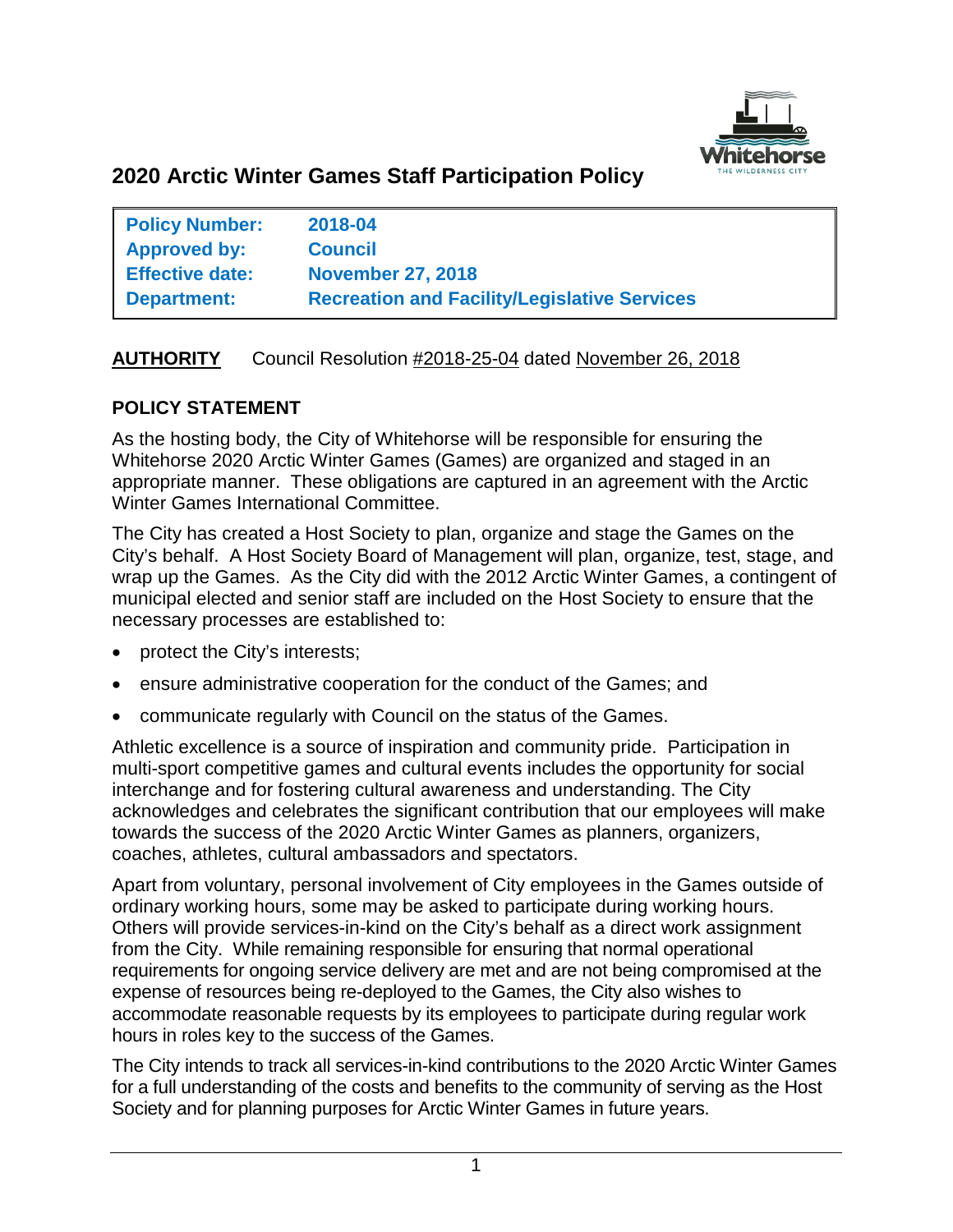## **DEFINITIONS**

"**City**" means the City of Whitehorse.

"**Council**" means the elected council of the City of Whitehorse.

"**Games**" means the Whitehorse 2020 Arctic Winter Games to be staged in Whitehorse, March 7 to  $14^{th}$ , 2020.

"**employee**" means all employees and officers of the City of Whitehorse as defined in all collective agreements and all employment bylaws.

"**participation assignment**" means the opportunity to participate in the planning and execution of the Whitehorse 2020 Arctic Winter Games during an employee's regular hours of work.

**"regular pay rate"** means an employee's usual rate of pay during normal working hours and does not include pay at over-time rates.

## **PRINCIPLES AND PURPOSE**

- 1. The City has many skilled employees involved in the community throughout the various sporting, cultural and social organizations that will be involved with the planning, organizing, testing, staging, and wrap up of the Games, and that their participation will be critical to their success. The City recognizes three types of employee involvement, each of which will be handled accordingly:
	- (1) Direct assignment of City employees to provide services-in-kind as part of their ongoing responsibilities and tasks;
	- (2) Participation assignment whereby a City employee is authorized to provide services-in-kind that are not part of their ongoing responsibilities and tasks, during their ordinary working hours; and
	- (3) Voluntary participation in the Games either outside of the employee's regular working hours or authorized via an approved request for leave of absence.
- 2. The purpose of this policy is:
	- (1) To promote and support involvement of City employees in the planning, organizing, testing, staging, and wrap up of the Games;
	- (2) To provide a means for City employees to obtain authorization for participation in the Games when their normal work schedule conflicts with Games-related responsibilities; and
	- (3) To provide for the tracking of work time spent by City employees during the Games in order to accurately report in-kind contributions to Council after the Games are completed.
- 3. Where there is a conflict between this policy and a collective agreement or employment bylaw, the agreement or bylaw shall prevail.
- 4. When the City of Whitehorse offers the Games an employee's services on a temporary services-in-kind basis, those employees within a bargaining unit will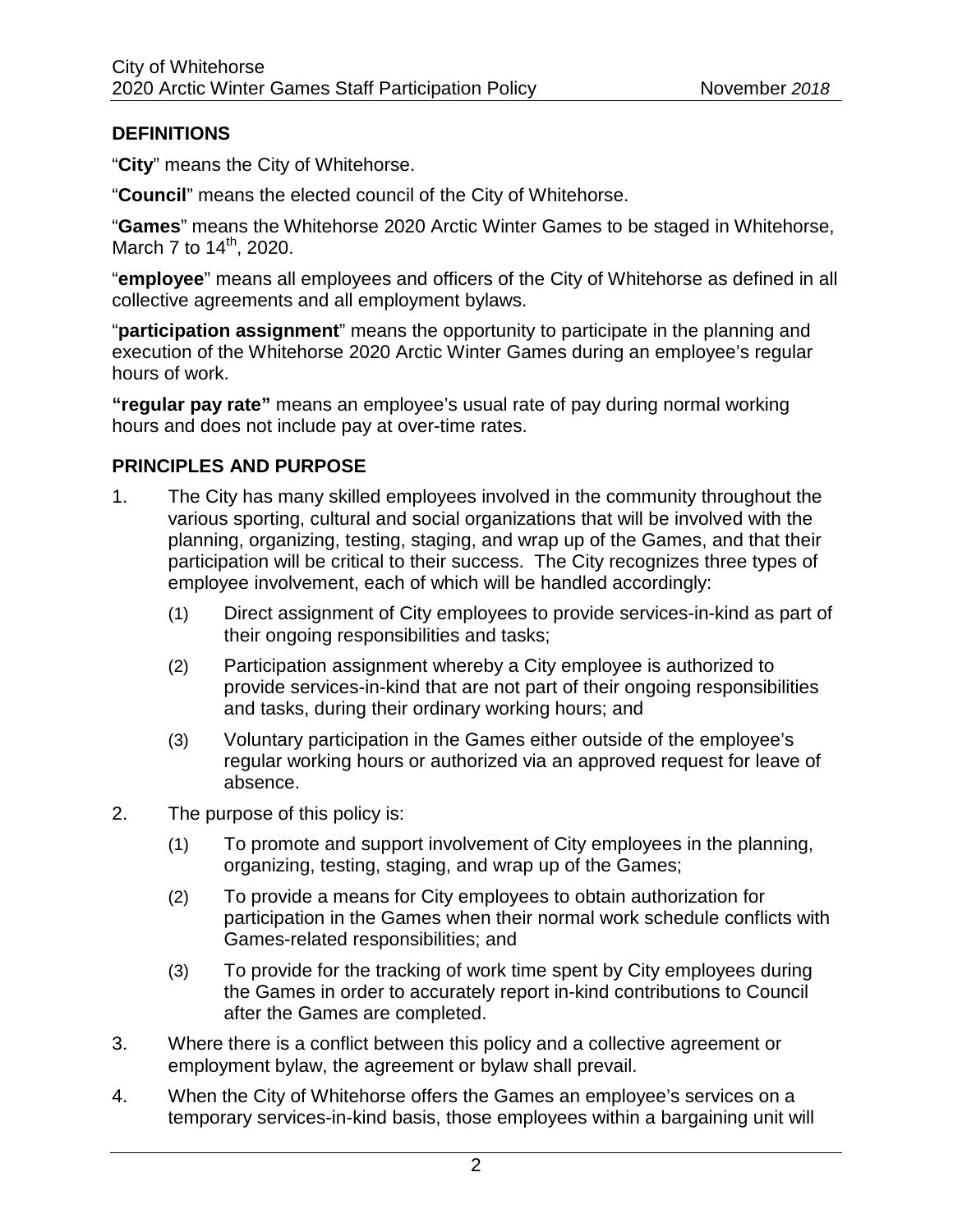not be considered to have been temporarily transferred from their position nor will they be considered to be on leave or outside of their bargaining unit during the assignment.

### **SCOPE**

- 5. Except as provided in section 6, this policy applies to all employees and is in effect until April 1, 2020.
- 6. This policy does not apply to any employee on layoff, off-duty status, suspension, paid or unpaid leave of absence for which authorization has already been granted or will be granted.

### **RESPONSIBILITIES**

- 7. Council shall establish policy.
- 8. The City manager shall make such adjustments to the procedures contained in this policy as are required for the successful application of the policy.
- 9. Directors and managers shall:
	- (1) Inform direct reporting employees of the opportunities to participate in the Games under this policy and encourage their involvement;
	- (2) Subject to operational requirements, authorize the participation of employees for Games activities during normal working hours via approval of a participation assignment or a request for leave of absence; and
	- (3) Investigate and decide appeals of decisions made under the policy.
- 10. Employees shall:
	- (1) When considering Games participation that they determine may impact their ordinary hours of work on the City, notify their supervisor verbally and in writing of their intentions via a request for a participation assignment or a leave of absence; and
	- (2) When authorized for a participation assignment, track the time that would otherwise be regular working hours for the City and provide an accurate record of those hours to their supervisors.

### **Procedure to Request a Participation Assignment**

- 11. Before a participation assignment is granted under this policy, the employee must place the request in writing at least two weeks in advance on the appropriate participation assignment application form (Appendix A) and submit the same to his or her immediate supervisor who will evaluate each application on a case by case basis. The employee should indicate on the participation assignment application form:
	- (1) The capacity in which he/she is requesting to participate in the Games and the benefits of that participation to the Games; and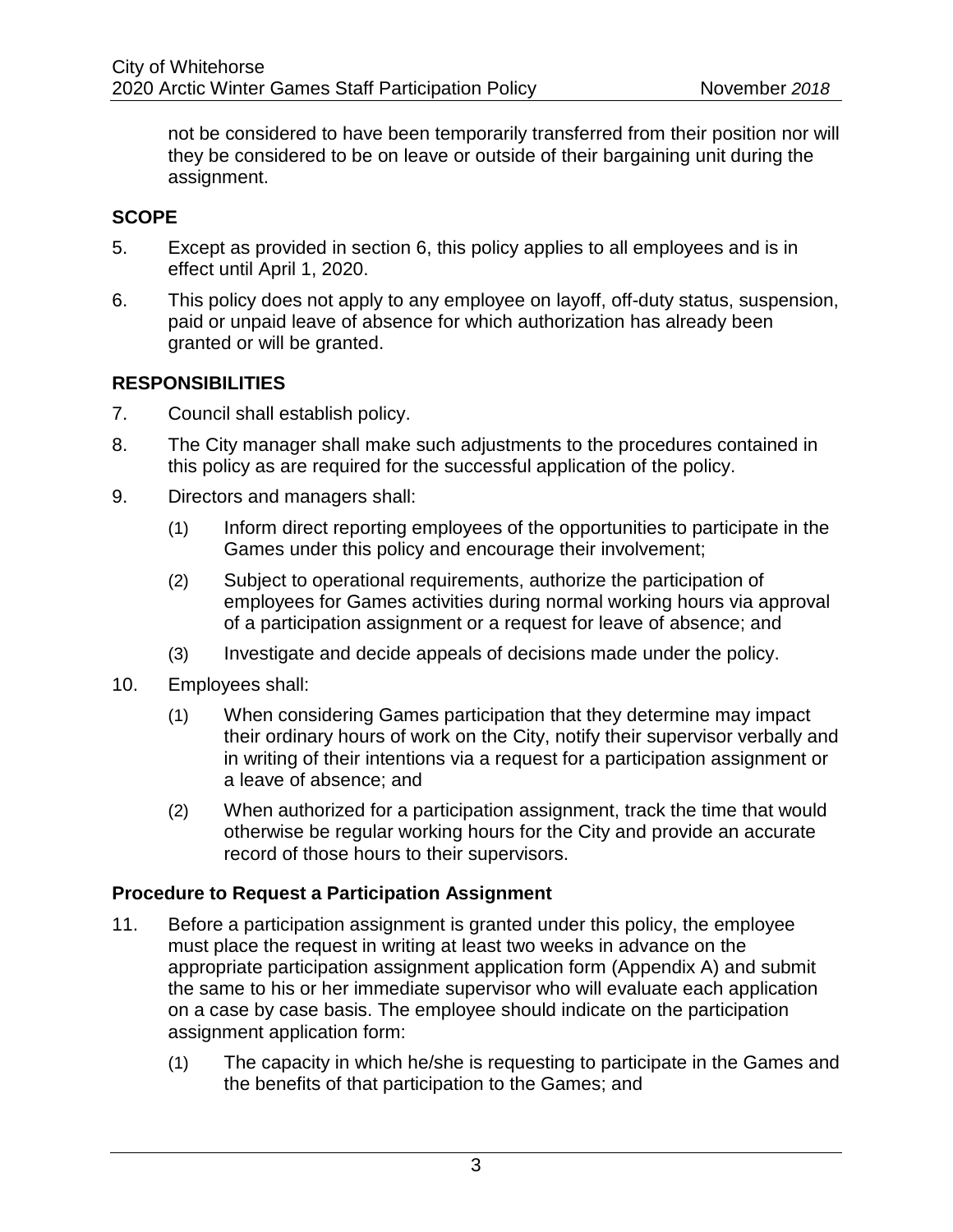(2) The expected amount of time during the employee's usual working hours that the participation assignment would require.

#### **Games Participation Assignment Approval**

- 12. Participation assignments may not be undertaken unless the employee's direct supervisor has authorized it in advance.
- 13. Where a participation assignment application is denied by the supervisor, an appeal may be submitted to the appropriate director/manager who can review the matter and provide a final decision.

#### **Rate of Pay during a Participation Assignment**

14. Employees approved for participation assignments shall be paid at their regular pay rates for the time that would otherwise fall during their usual working hours.

Appendix "A" Application Form – Request for a work-time assignment

♦

### **HISTORY OF AMENDMENTS**

| <b>Date of Council Decision</b> | <b>Resolution Number</b> | <b>Description</b>     |
|---------------------------------|--------------------------|------------------------|
| November 26, 2018               | 2018-25-04               | Initial policy adopted |